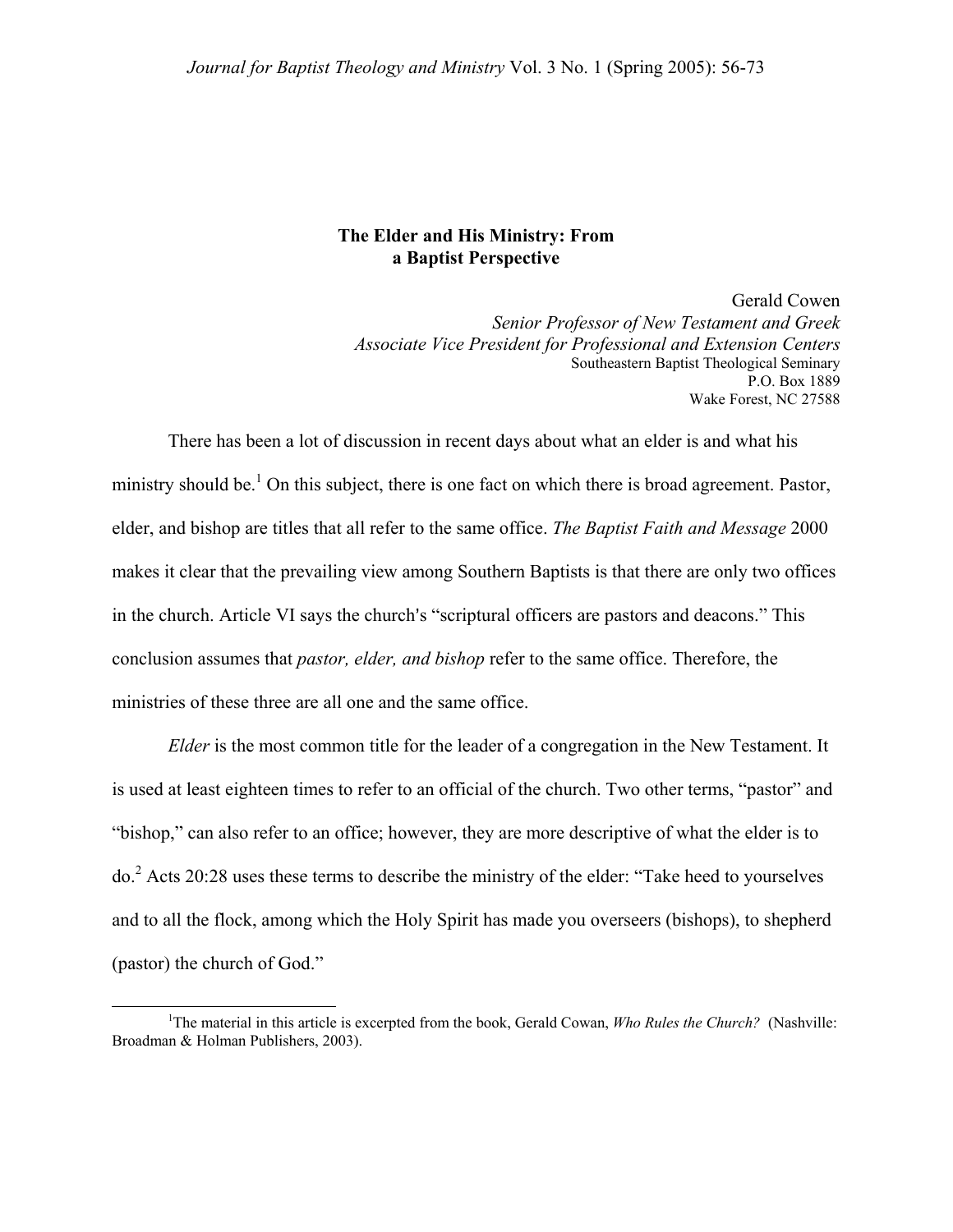<span id="page-1-0"></span>First Peter 5:2 echoes the same instruction to elders: "Shepherd (pastor) the flock of God which is among you, serving as overseers (bishops)." Using these descriptive concepts as a guide, the role of the elder-bishop-pastor will be discussed under three headings: instructional duties, pastoral duties, and administrative duties.

### **Instructional Duties**

The most important job of the pastor is that of teacher. Lightfoot says, "The work of teaching must have fallen to the elders from the very first and have assumed greater prominence as time went on."<sup>6</sup> The reasons for this conclusion are many. First is Paul's discussion of spiritual gifts in Ephesians 4. One of the gifts God gives to the church is pastor-teacher (v.11). In this passage *teacher* is part of the name of the office. God gives such individuals to equip "the saints for the work of ministry." He is to do this by teaching the Word of God. He should train believers until they become spiritual adults who are fully mature in Christ. If taught well they will not be carried away by false doctrine or by the "craftiness of deceitful plotting" (Eph. 4:14).

Some argue that pastor-elders do not have to have any particular spiritual gift.<sup>[3](#page-1-0)</sup> Since some assume that there will be many elders in each church, then each should practice the gift he has, whatever it is. Some will have the gift of teaching. However, it should be noted that there is no such office in the New Testament as an elder who is not "apt to teach," nor is there any elder who is not a "pastor," and pastors are teachers (Eph. 4:11). A second vignette is found in Acts 6:1-4. Because of the growth of the church and the many demands placed on them, the apostles called a church meeting to discuss the problem. Their assessment of the situation is found in

 $\overline{\phantom{a}}$  ${}^{2}$ In Eph. 4:11 the pastor-teacher is listed with the apostles, prophets, and evangelists (see also 1 Pet. 2:25). The office of bishop is mentioned in 1 Tim. 3:1 and Titus 1:7, where it is used interchangeably with "elder," and Phil. 1:2.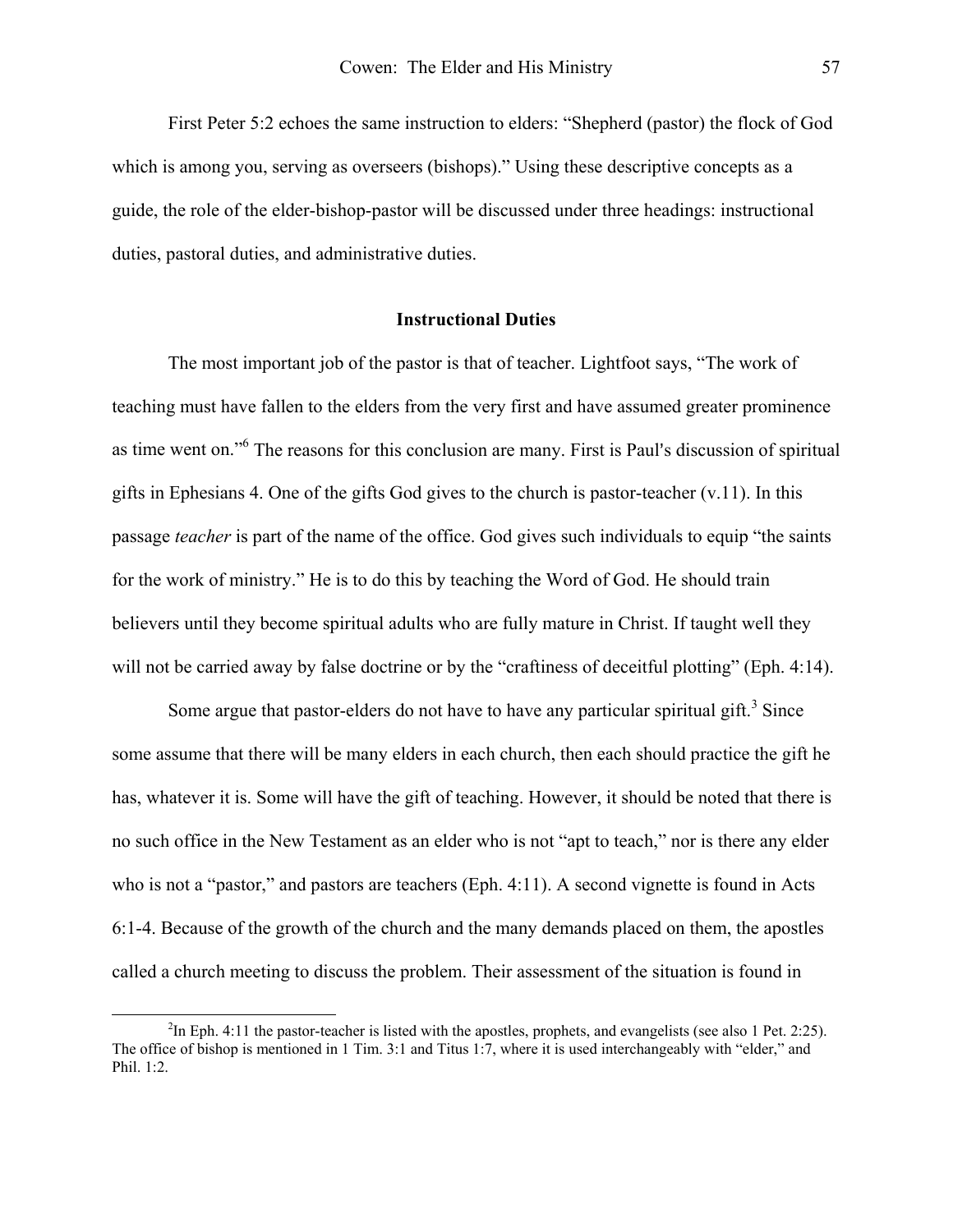verse two: "It is not desirable that we should leave the word of God and serve tables." The point is not that the apostles were too good to minister to the church in this way, but that it was not good for the church for them to be distracted from their primary function. They needed to keep the main thing the main thing. They said, "But we will give ourselves to prayer and the ministry of the Word." The whole church suffers when the pastoral leadership is not spending time with God in prayer and the study of God's Word. This is the spiritual food they are to give out to the congregation.

One may ask, why can the church member not study for himself? He can and should. However, the pastor should be able to help others to go deeper into the Word as he matures in Christ. One of the reasons God had blessed the church in Jerusalem in the days after Pentecost is that they "continued steadfastly in the apostle's doctrine and fellowship, in the breaking of bread, and in prayers" (Acts 2:42). This is a must if a church is going to become mature in Christ.

A third reason to believe that teaching is the first priority of the ministry is found in the list of qualifications for bishops in 1 Timothy 3. Most of the qualifications have to do with the person's character. However, at least one spiritual gift is required. That gift is the gift of teaching. The pastor may have many gifts, but he must be "able to teach" (v.2).

Another reason for pastors to emphasize teaching in their ministry is the "Great Commission" (Matt. 28:19-20). Jesus said, "Go therefore and make disciples of all the nations, baptizing them in the name of the Father and of the Son and of the Holy Spirit, teaching them to observe all things that I have commanded you." The verb "make disciples" means to make them "learners." They are to be "baptized" and "taught." Who is to teach them? As it has been pointed out previously, the pastor is called to be the primary "teacher" of the church. Hopefully, he will

 $\frac{3}{3}$ <sup>3</sup>Marvin Mayer, "An Exegetical Study on the New Testament Elder," Ph.D. diss. (Dallas Theological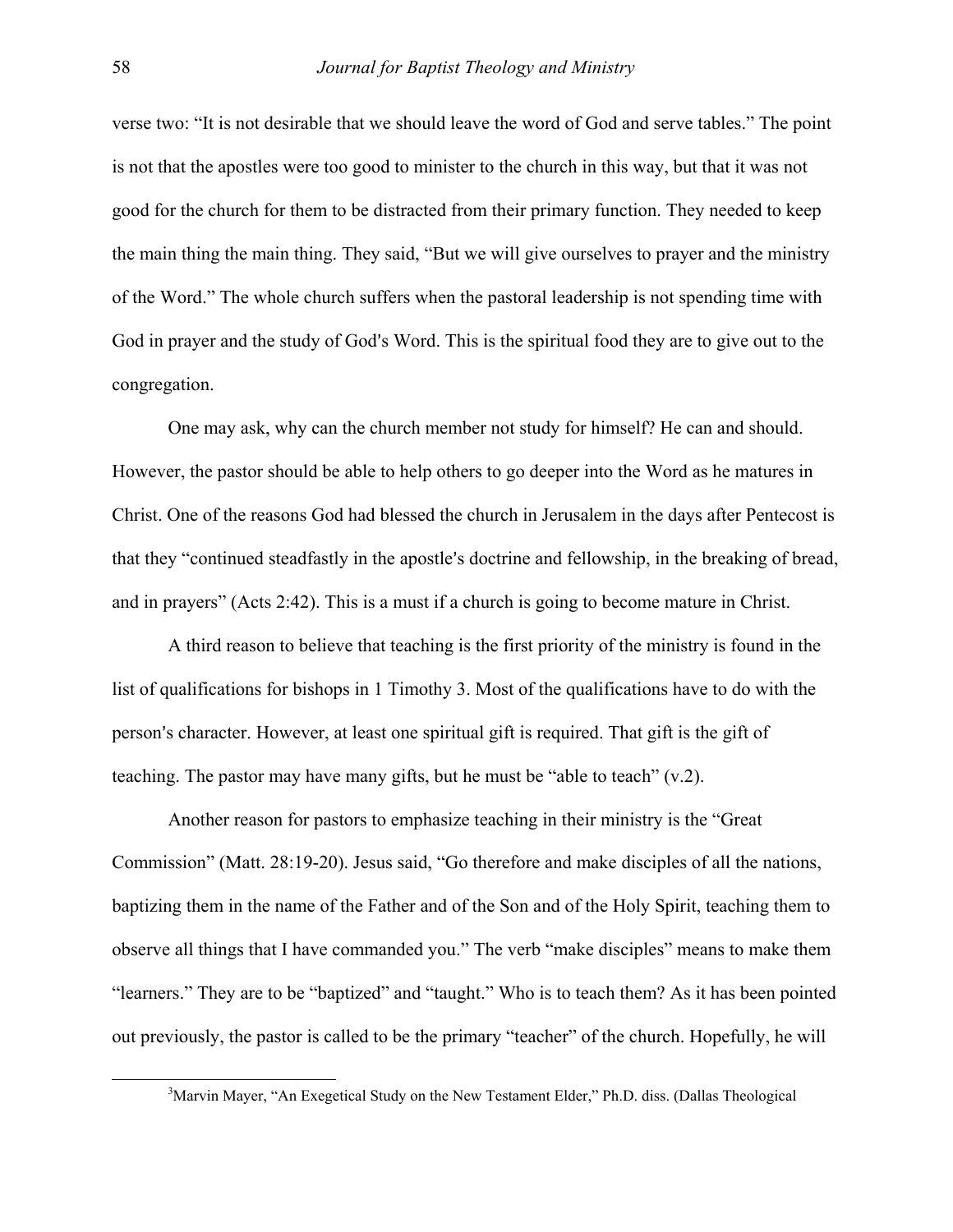not be the only one in the church who has this gift. There may be many others who have this gift, but the pastor is the "overseer" who makes certain they are being properly taught in the things of Christ.

Another little snapshot of the church, recorded in Acts chapter eleven, demonstrates the importance of teaching in the spiritual development of a congregation. The church at Antioch had had a great influx of new believers, and the church at Jerusalem sent Barnabas to survey the situation. He was pleased with what had happened there and encouraged them to "continue with the Lord" and to become "disciples of Jesus." Realizing he needed help with the job, he went to Tarsus and enlisted Saul to come and help disciple them (v.25). Acts says that for a "whole year" they met with the church and "taught a great many people" (v. 26). The interesting thing is the following comment Luke makes about the result of their teaching: "The disciples were first called Christians at Antioch."

Yet another line of evidence supports the contention that teaching is the primary role of the pastor. When Jesus spoke with Peter after the resurrection, He asked Peter three times, "Do you love me?" (John 21:15-17). After Peter's three replies, Jesus gave these commands:  $(1)$ "Feed my lambs"; (2) "Tend my sheep"; (3) "Feed my sheep." This motif of feeding the flock is a common one in the New Testament. What does it mean? The meaning is fairly obvious, but in case anyone has a problem understanding, Peter himself gives us the answer clearly in his first epistle: "As newborn babes, desire the pure milk of the word, that you may grow thereby" (1 Pet. 2:2). The spiritual food for the believer is the Word of God. It was the responsibility of the Apostles first to teach the brethren. As the church increased, the responsibility for teaching was conferred on the elders, who were the pastor-teachers of the churches.

 $\overline{a}$ 

Seminary, 1970), 164-65.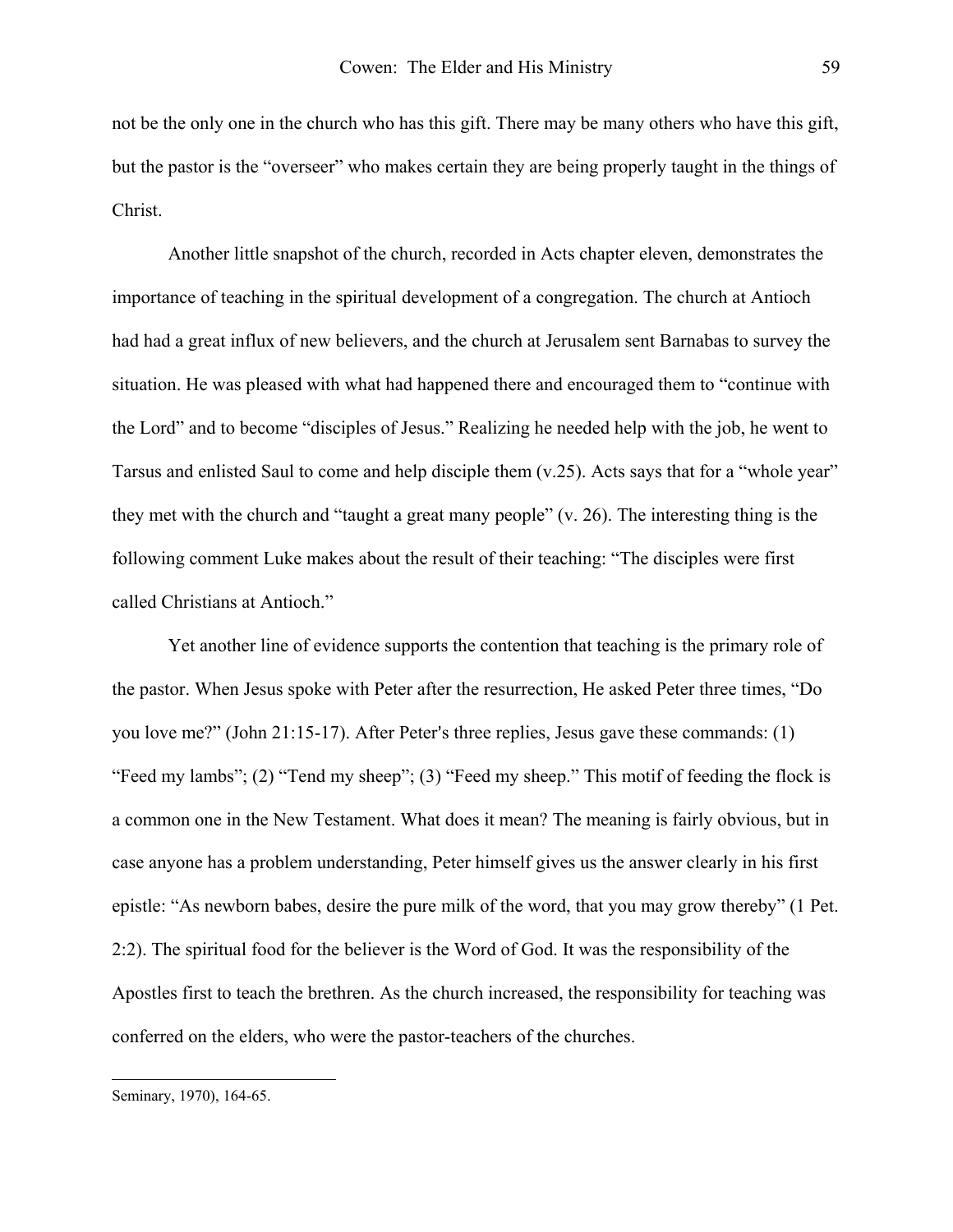Paul also emphasizes the importance of pastoral teaching. He instructs Timothy to give attention to three things (1 Tim. 4:13). The first is "reading." The reference is not just reading in general, but reading of Scripture in the worship services. This was important because few people had copies of Scripture, so the only time they could hear it read was at church. One may argue that it is not necessary now because everyone has a Bible. However, it is still necessary because few actually read it.

The second is "exhortation." The word *exhortation* has more than one emphasis. It can refer to "encouragement." In other words he was to cheer them on in their walk with Christ. In addition, *exhortation* can mean an "appeal." Timothy was to appeal to them, to earnestly beg them to continue to be faithful. Finally, *exhortation* includes "comfort." Another task of the pastor is to comfort those who are in sorrow. Besides "reading" and "exhortation," Paul tells Timothy to give attention to "doctrine" or "teaching." He is to emphasize teaching in his ministry.

In the next chapter, Paul comes back to the matter of the Pastor's role in teaching. He gives this instruction in 1 Timothy 5:17: "Let the elders who rule well be counted as worthy of double honor, especially those who labor in the word and doctrine." It is important to look closely at this verse. Some have seen it as dividing elders or pastors into two groups, those who rule and those who teach. If this be the case, it is the only place in Scripture where such a division of labor is mentioned. What it more likely means is this: there is a distinction between those who "rule well" and those who do not "rule well." Those who do should be considered worthy of more pay (see v. 18). The second part of the verse expands on the first part. "Especially those who labor in the word and teaching" further qualifies the statement about those who "rule well." It is not about those who "teach" as opposed to those who "rule." This is a false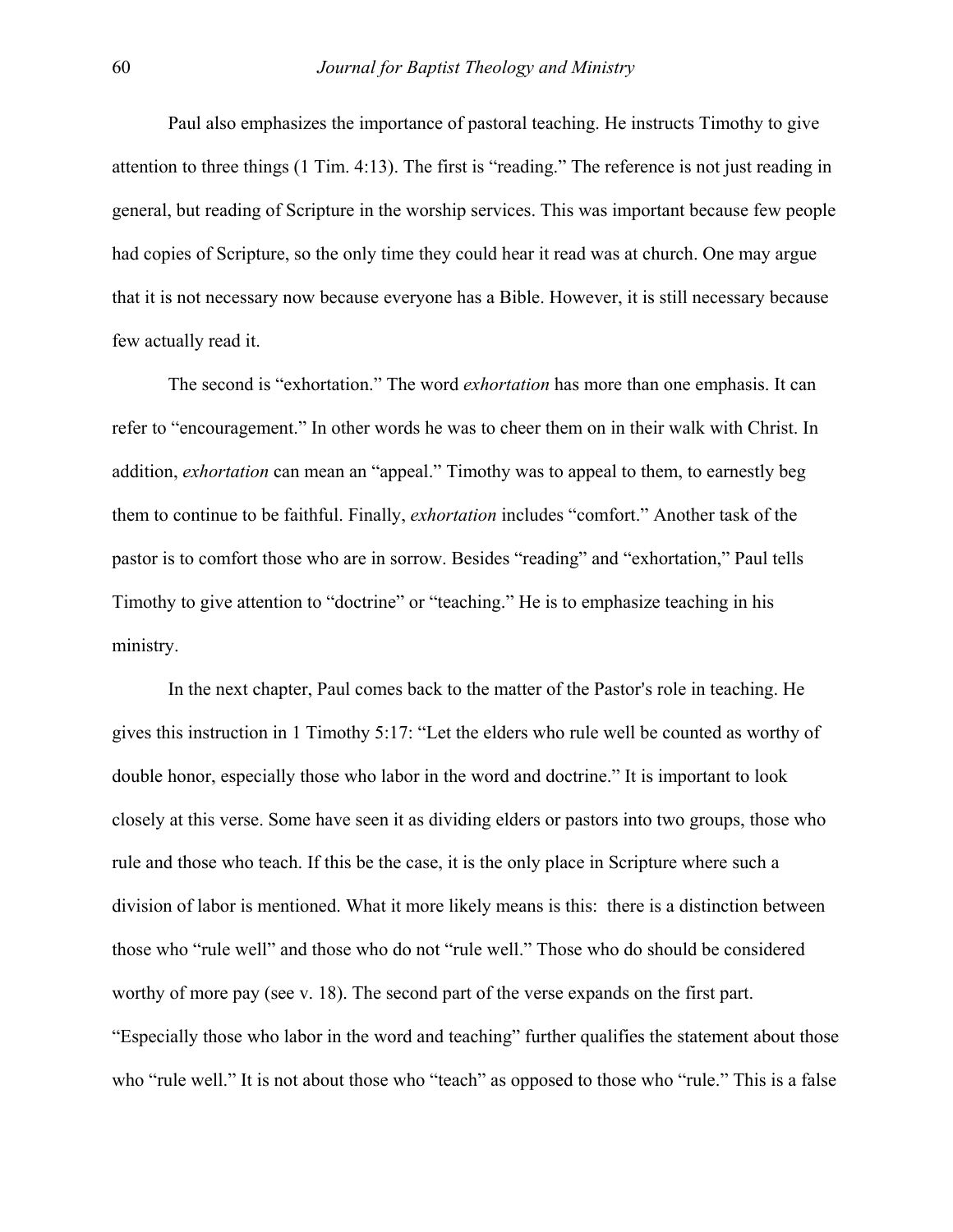dichotomy. There is no such thing in the New Testament as an elder who only rules and does not teach. The "ones who rule well" and the "ones who labor in the word" are the same ones. The word translated "labor" here is κοπιάω. This is not the ordinary word for "work" (εργάζομαι), which means to be active or busy and refers to work in general.<sup>[4](#page-5-0)</sup> The word used here, in contrast, refers to a special category of work: hard work (NASB), labor, toil to the point of becoming weary.<sup>[5](#page-5-1)</sup> As Solomon said long ago, "Much study is wearisome to the flesh" (Eccl. 12:12). Perhaps this is why so few do it, but one cannot "rule well" without "laboring" in the Word in order to be able to teach and thereby feed God's flock.

The point is further emphasized by Paul to Timothy in his second epistle. He gives Timothy a charge: "Preach the word! Be ready in season and out of season. Convince, rebuke, exhort, with all longsuffering and teaching."

Two things stand out here. First, there is an urgency about this business of preaching and teaching God's word. It has eternal consequences for good if done properly. One cannot afford to be careless or lukewarm, missing good opportunities for making mention of the faith. Second, he must "convince" (reprove) people of the truth of his claims by argumentation and teaching. <sup>6</sup> To convince people by careful arguments takes adequate preparation - in other words, hard work.

## **Pastoral Duties**

The office of pastor-elder includes a second category of responsibility. The role of the pastor-elder includes several functions that come under the general heading: pastoral duties. The

<span id="page-5-2"></span><span id="page-5-1"></span><span id="page-5-0"></span> $<sup>5</sup>$ Ibid., 444.</sup>

 $\overline{a}$ William F. Arndt and F. Wilbur Gingrich, *A Greek English Lexicon of the New Testament and Other Early Christian Literature* (Chicago: University of Chicago Press, 1952), 306-07.

<sup>6</sup> See Gerhard Kittel, *Theological Dictionary of the New Testament*, translated and edited by Geoffrey W. Bromiley (Grand Rapids: William. B. Eerdmans Publishing Company, 1944), 2:474, for the meaning of *elegcho*.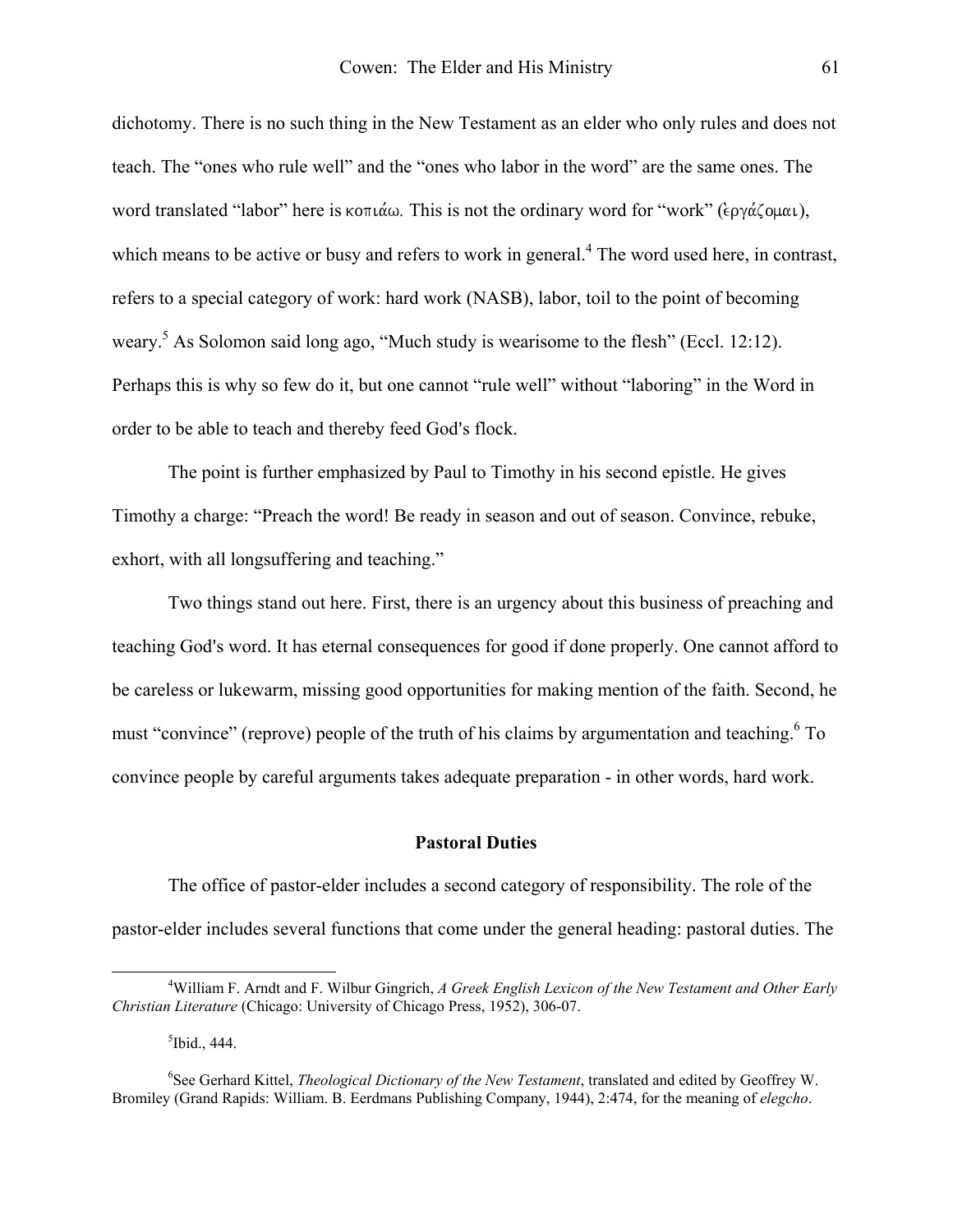title of this category comes naturally from the many references to a church as a flock of sheep who need a shepherd (cf. Acts 10:28; 1 Peter 5:2). All of the functions of a pastor in some way come under this category, hence the title pastor (shepherd). For instance, teaching could be included under "pastoral duties" because it involves feeding the flock. Administrative duties can also be considered to relate to the taking care of the sheep. Because sheep are not independent travelers, someone must guide them and make plans for their care. One reason for not putting all the categories under the heading of pastoral duties is that the comparison of the church to a flock of sheep is not the only figurative description of the church and its leadership. The subject is larger than just one illustration. Let us look again at Paul's message to the Ephesian elders. Beginning at v. 28, he says, "Take heed to yourselves and to all the flock." This means to "turn one's mind to something," "to pay attention."<sup>7</sup> Focus your attention on yourself first. This does not mean to be selfish, but to be concerned about your own spiritual condition. If the shepherd is not spiritually alert and walking closely with Christ, then he will be of little help to the sheep. In the following verse it becomes clear why the shepherd should be focused and paying close attention to his sheep. Paul warns that "savage wolves will come in among you, not sparing the sheep." Of course he is not speaking about four-legged wolves and the physical welfare of the sheep. He is talking about their spiritual welfare. In v. 30 he warns them that "men will speak perverse things, to draw away the disciples after themselves." From whence will these men come? They will come "from among yourselves." A shepherd who does not constantly guard against the encroachment of false doctrine will lose some of his sheep to false teaching.

Jesus also speaks about this aspect of pastoring in the sermon about the good shepherd (John 10:1-30). He presents a contrast between a real shepherd and a hireling. The shepherd

<span id="page-6-0"></span> <sup>7</sup> <sup>7</sup>Arndt and Gingrich, 712.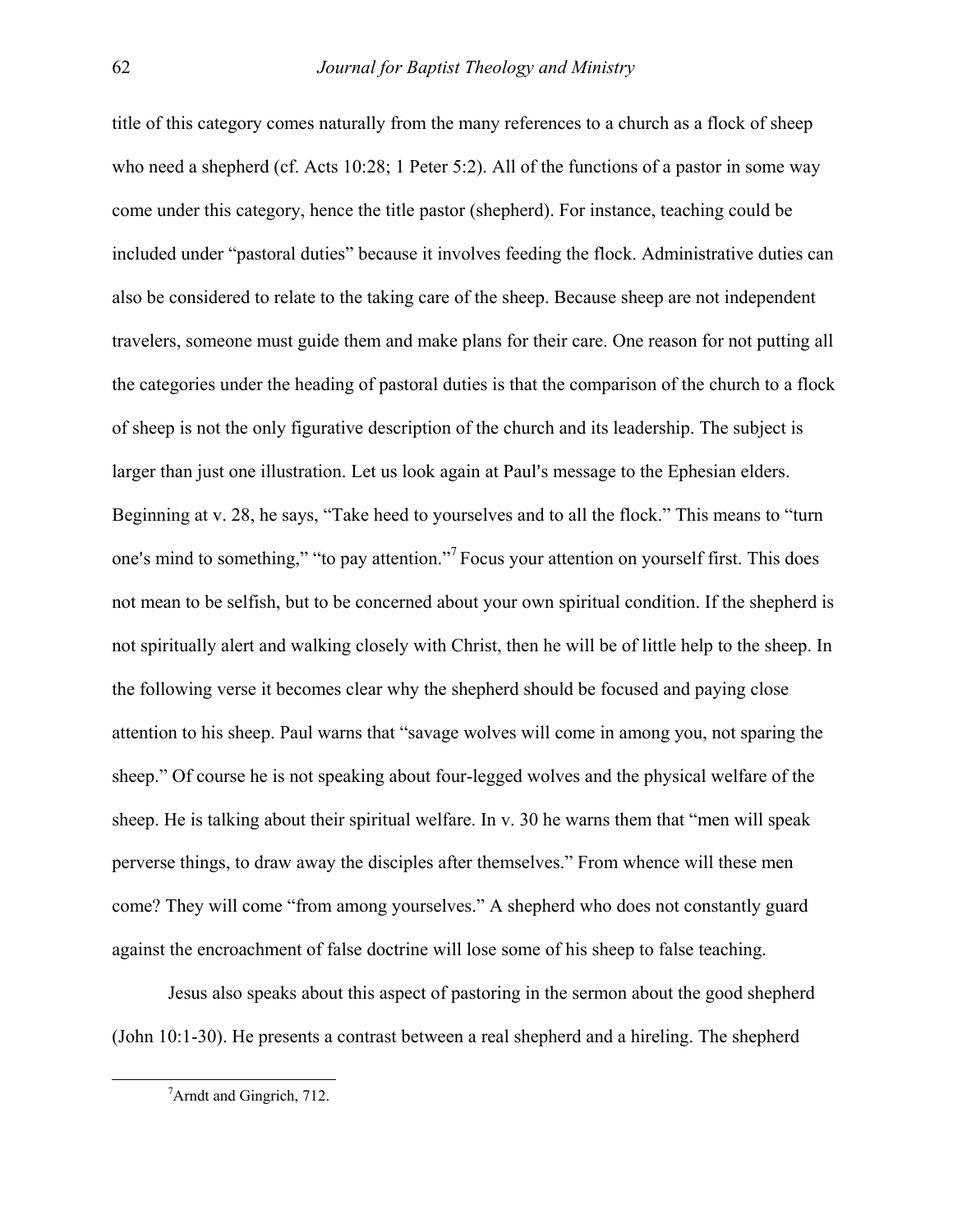leads the sheep out to find pasture. In other words, he nourishes them. The big difference between a real shepherd and a hireling becomes apparent when the wolf comes. The hireling flees, the good shepherd protects his sheep even to the point of sacrificing his own life (John 10:11-12). A great example of a good shepherd in the Old Testament is David. His own testimony is this: "Your servant used to keep his father's sheep, and when a lion or a bear came and took a lamb out of the flock, I went out after it and struck it, and delivered the lamb out from its mouth; and when it arose against me, I caught it by its beard, and struck and killed it" (1 Sam. 17:34-35). David's courage and faithfulness to the literal flock was part of the testing that prepared him to lead God's real flock: Israel. Courage is an absolute necessity for a pastor.

The pastoral epistles, written to Timothy and Titus, have a lot to say about the subject of protecting the flock from false doctrine. Some will argue that Timothy and Titus are not specifically given the title "elder" or "pastor," which is true. Therefore, these Scriptures cannot be included in a discussion of pastor-elders. However, if they were not serving as elders in their respective churches, Timothy at Ephesus and Titus in Crete, what position in the church did they have? Mayer, for example, concludes that they were "not elder-overseers but apostolic legates."<sup>8</sup> They had authority to direct the churches because they represented Paul the apostle rather than because they held any office themselves. This is unlikely because the churches had had pastorelders to lead them for about 15 years by this time (ca. 63-67 A.D.)

Timothy and Titus did not simply go to their churches, deliver Paul's message, stay a short time, and then leave. They apparently were there to stay for an undetermined amount of time. Several years may have elapsed between 1 and 2 Timothy. If he is still in Ephesus after so long a time, he is certainly more permanent in the church there than a mere messenger (also

<span id="page-7-0"></span> 8 Mayer, 114.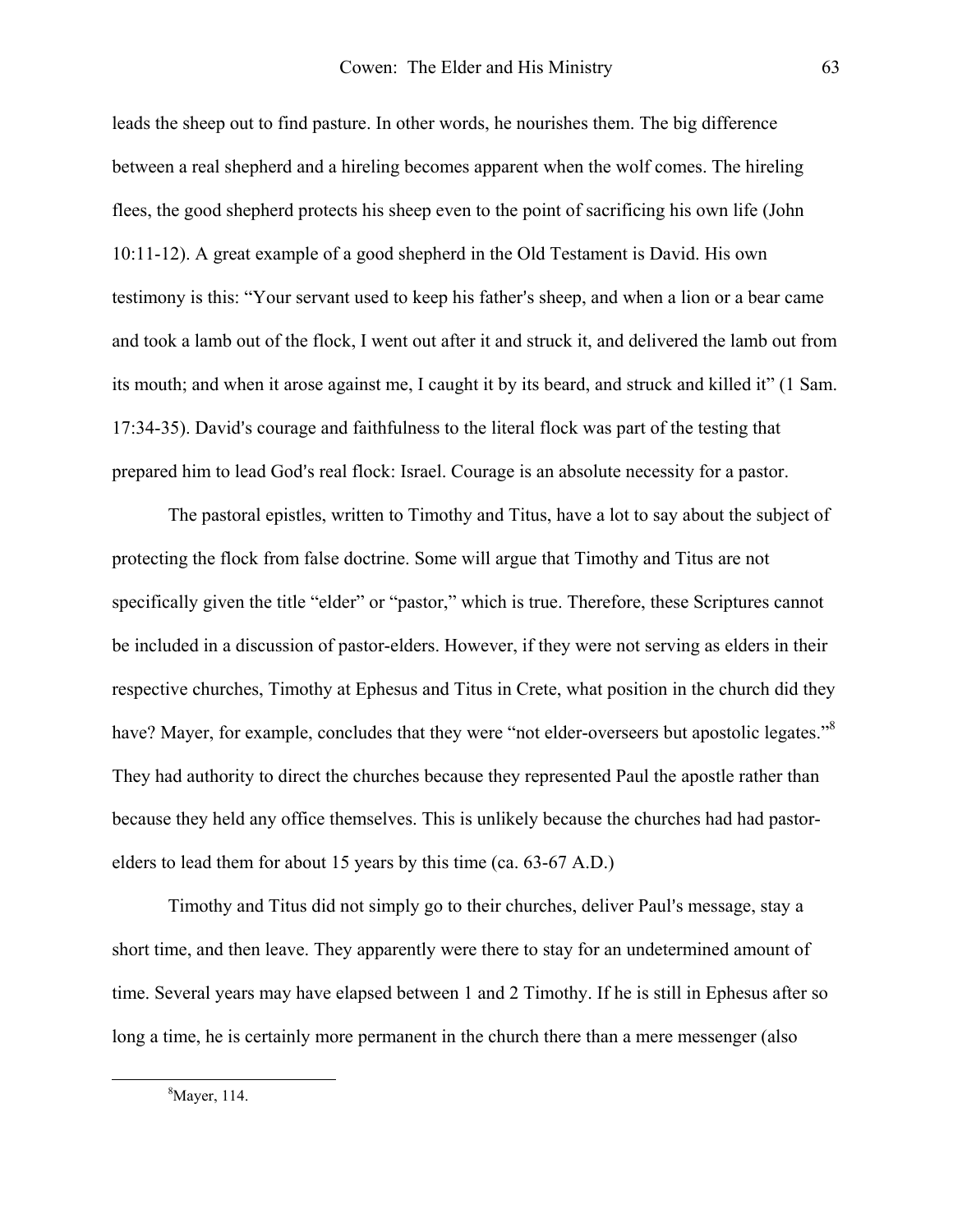Titus 3:12). In addition, the ministries they were told to perform were the same basic duties that a pastor-elder performs. It has also been pointed out that at least two of the apostles also called themselves elders see (2 John 1, 3 John 1). First Peter 5:2 has Peter calling himself an "elder" and the date is somewhere in the same time period as those epistles (ca. 63 A.D.). Therefore, there is little reason for denying that Timothy and Titus were serving as pastors. There is no other office mentioned in the New Testament that they could have held.

According to Plummer, the first epistle to Timothy treats three subjects: "Christian doctrine; Christian worship; and the Christian ministry."<sup>9</sup> Hendrickson outlines the entire second letter to Timothy around the theme of sound doctrine (teaching). He says to: "Hold on to it," "Teach it," "Abide in it," and "Preach it."<sup>10</sup> Paul admonishes Timothy to sound doctrine (1 Tim. 1:3) because there are some who have already departed from the faith (1 Tim. 1: 19-20), and there are more who will depart and teach ungodly doctrines (4:1-3). He charges Timothy to "guard what was committed to your trust"  $(6:20)$  and avoid false teaching.

The same message is reiterated in 2 Timothy. Timothy is to "hold fast the pattern of sound works which you have heard from me" (2 Tim. 1:13). Paul admonishes Timothy to "be strong in the grace that is in Christ Jesus" (2:1). He will need courage to deal with the false teaching of people like Hymenaeus and Philetus (2:17). There are also people like Alexander the coppersmith that Timothy will have to face (4:14). In other words, standing for Christ in Ephesus will be a difficult task. Someone must protect the flock from these false teachers and their ungodly teachings. This is the task of a shepherd, to protect the flock from these spiritual wolves.

<span id="page-8-0"></span> <sup>9</sup> <sup>9</sup> Alfred Plummer, *The Pastoral Epistles*, in The Expositor's Bible, ed. W. Robertson Nicoll (New York: Holder and Staughton, 1905), 32.

<span id="page-8-1"></span><sup>&</sup>lt;sup>10</sup>William Hendrickson, *Thessalonians, Timothy, and Titus*, in New Testament Commentary (Grand Rapids: Baker Book House, 1979), 219.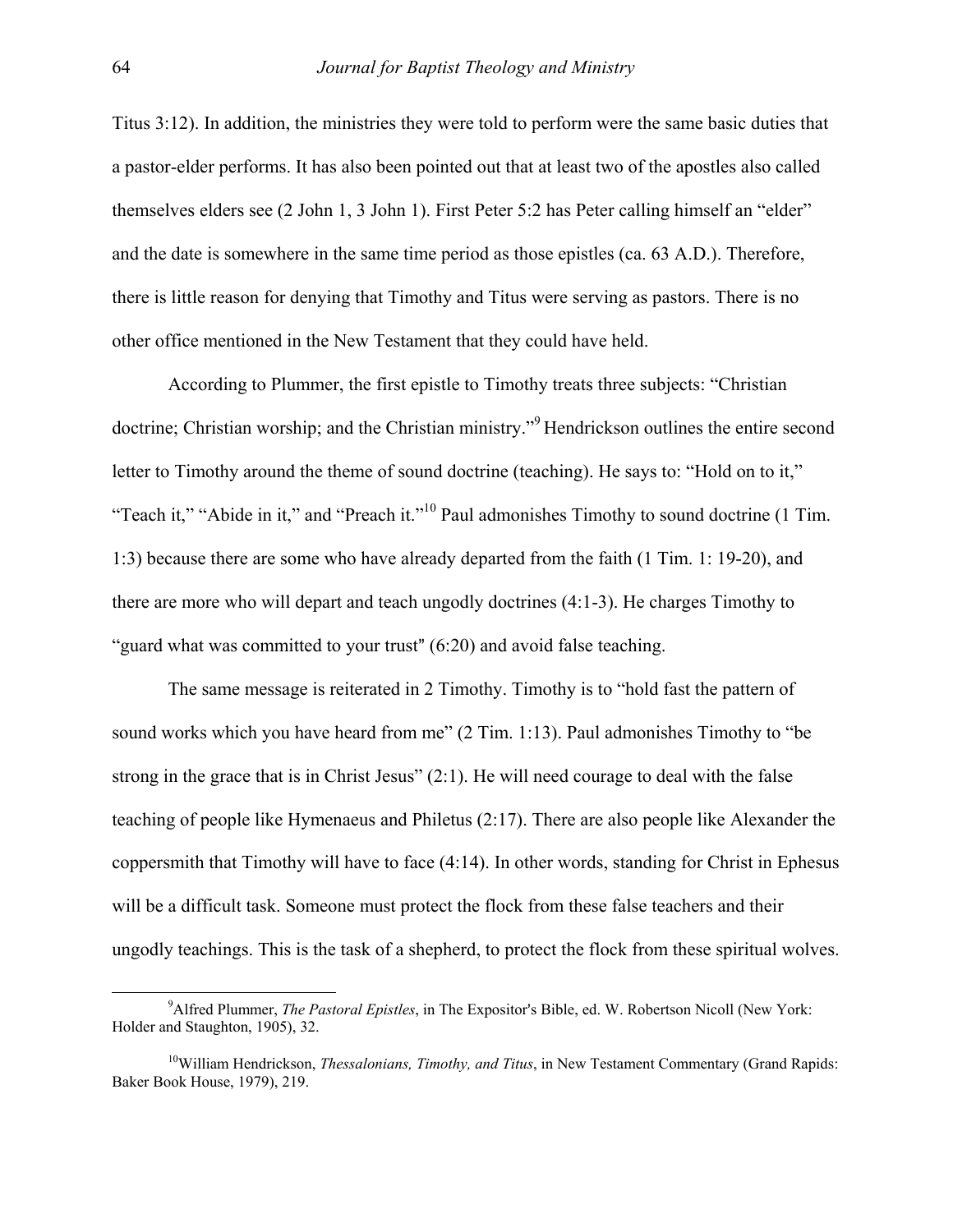In order to protect the flock from false teaching, a pastor must know what good doctrine is and what it is not, so he can recognize it and warn the church of its evils. The best way to protect the flock from false teaching is to feed them a steady diet of good teaching. As they mature in Christ, they will also be able to discern between good and evil.

In Titus, elder-bishops are instructed to do this very thing: "holding fast the faithful word as he has been taught, that he may be able, by sound doctrine, both to exhort and convict those who contradict" (Titus 1:9). Those who "contradict" are those who "profess to know God, but in work they deny Him" (1:1b). The problems addressed in Titus appear to be related to godly behavior or rather the lack of it. They are guilty of several types of immoral behavior, even to the point of being "abominable" (1:16). Paul gives instructions about being "chaste" (2:5), showing "integrity"  $(2:7)$ , having "sound speech"  $(2:8)$ , and "not pilfering"  $(2:10)$ . It is not enough just to profess to know Christ, but there must be the evidence of a changed life. The false teachers in Crete needed to learn the lesson that sound doctrine leads to clean living. It is not clear what the origins of their false teaching were, but they were exposed as false by the low standard of morality which they produced. These are just some of the problems pastor-elders must face.

Although most of the New Testament pastor's role was spiritual in nature, they also had some responsibilities related to the physical needs of the congregation. There are three primary passages which deal with the pastor's involvement in issues. Acts 11:30 describes Paul and Barnabas bringing an offering from the church in Antioch to aid those who were suffering because of a great famine that affected Judea in those days. The money was delivered to the elders at Jerusalem. Since all of Judea was affected, there may have been elders or pastors from other cities there to receive aid, but this is not known. The point is that the elders had the responsibility to see that the hungry were fed. However, they probably did not give out the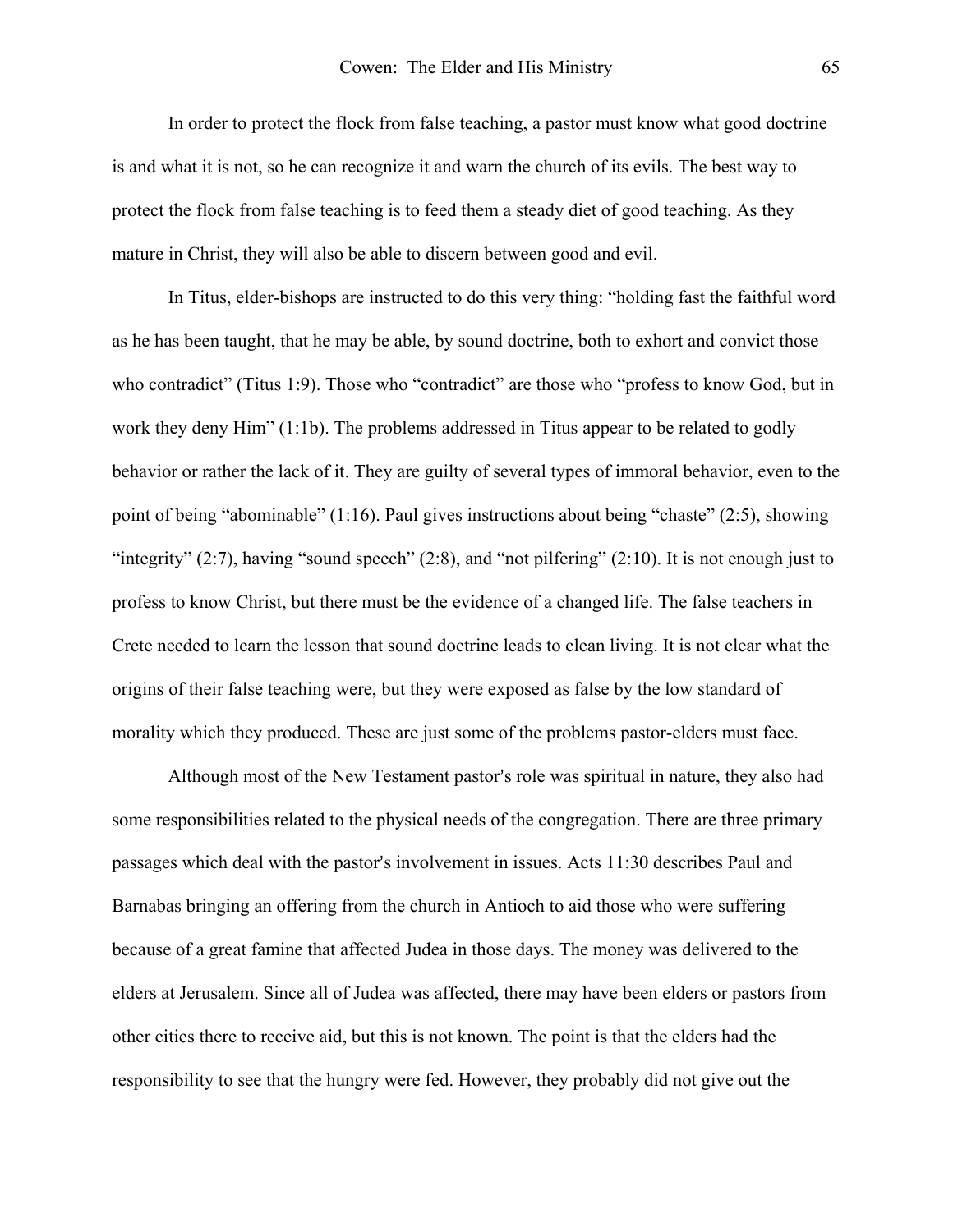money themselves because this was the expressed reason that the "deacons," or almoners as F. F. Bruce called them, were elected: to take care of the money for the poor and see that it was fairly distributed.<sup>11</sup> The elders were responsible for overseeing this ministry.

A second passage which refers to this pastoral ministry of elders is Acts 20:35. Paul says to the Ephesian elders, "I have showed you all things, how that so laboring you ought to support the weak, and to remember the words of the Lord Jesus, how he said, 'It is more blessed to give than to receive." The key word here is the "weak" ( $\alpha \theta \in V(\omega)$ ). Who are they? Does it refer to those who are spiritually weak or those who are physically weak? The word may refer to someone who is sick, physically weak or feeble, to someone who is morally weak or weak in faith (spiritually immature), or to someone who is weak economically (poor) or without influence.[14](#page-10-1) 

 In this context it almost certainly refers to the support of those who are physically unable to care for themselves because of sickness or some other disability. The elders were to lead the church in giving them aid. Paul cites the fact that he worked hard so that he could provide for himself and those who worked with him. He then quotes the words of Jesus on the blessedness of giving. Therefore there is little question the passage is referring to providing for physical needs. The pastor is to show concern and lead the church to help the needy. False teachers were known for their greed (1 Tim. 6:3-10), faithful pastors should focus on the needs of others. As Polhill says, "The minister is to be a servant, a giver, and not a taker."<sup>[15](#page-10-2)</sup>

<span id="page-10-0"></span> <sup>11</sup>F. F. Bruce, *The Book of the Acts*, in New International Commentary (Grand Rapids: William B. Eerdmans Publishing Co., 1977), 130. See also H.A.W. Meyer, *Acts*, 2d ed., trans. William P. Dickson, Commentary on the New Testament (Edinburgh: T. & T. Clark, 1889), 124-25.

<span id="page-10-1"></span><sup>&</sup>lt;sup>14</sup>See Arndt and Gingrich, 115.

<span id="page-10-2"></span><sup>15</sup>John B. Polhill, *Acts*, New American Commentary, vol. 26 (Nashville: Broadman Press, 1992), 430.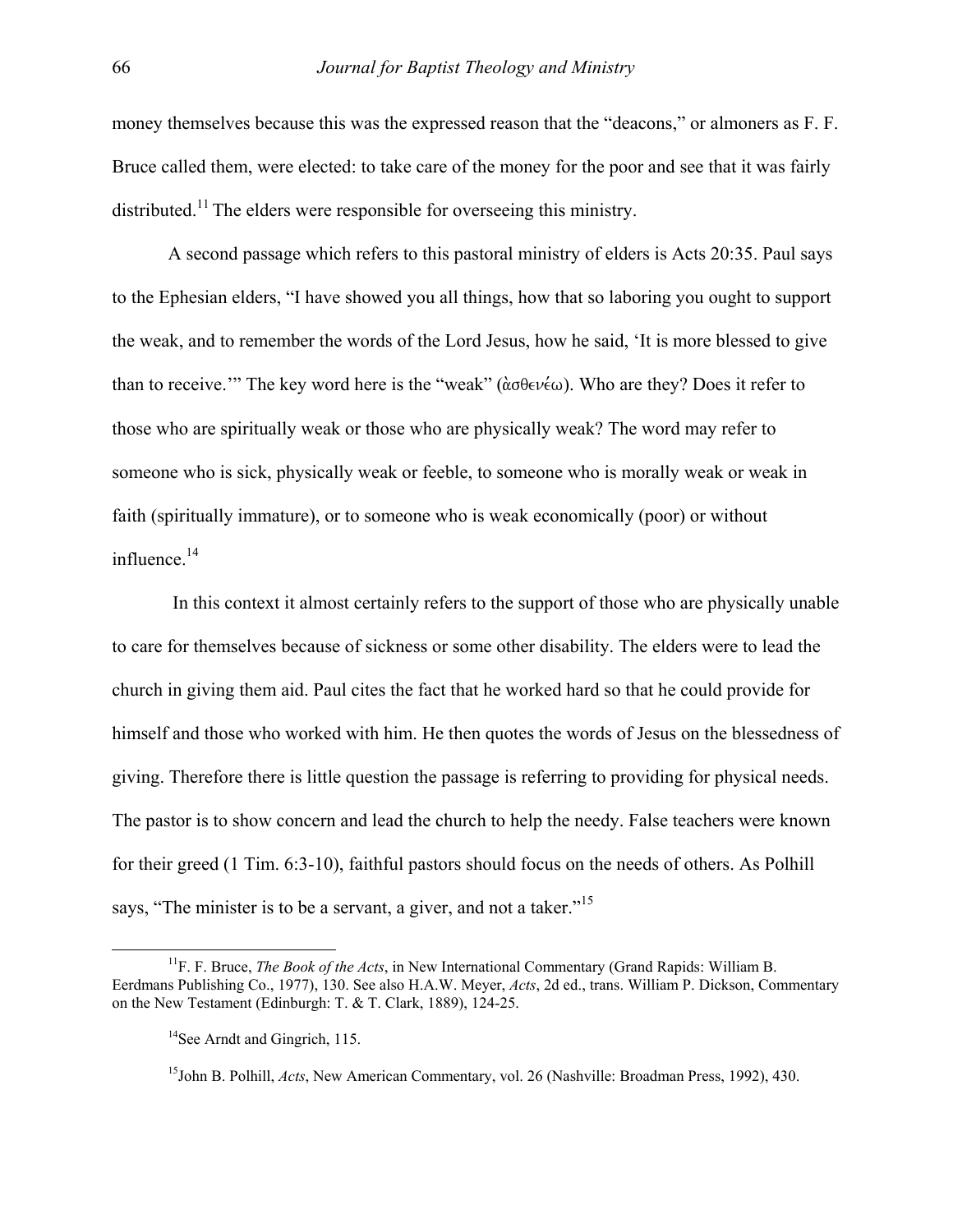The third reference to elder-pastors and ministry to physical needs is James 5:14-16. The exact responsibility of the elders, as well as the significance of their actions, has been variously interpreted. In the verse immediately preceding, the believer who is being persecuted is instructed to pray (v. 13), but in v. 14, the sick person is told to call for the elders to pray for him. Two different words are used to refer to the sick person. In verse fourteen  $\alpha \theta \in V \in \hat{\mathcal{L}}$  is used and in verse fifteen  $\kappa \alpha \mu \nu \circ \nu \tau \alpha$  is used. The first word refers to "one who is sick" or "ill." The second word is more specific. It can refer to one who is "weary" or "worn out by time." It can refer to someone who is "hopelessly sick" or "wasting away."[16](#page-11-0) Mayer argues that since both of the verbs are in the "present tense, and probably progressive, they indicate that this person was making no progress toward recovery."<sup>17</sup> The elders would be called in this case because the sick person is not able to pray for himself.

Another issue is the anointing with oil. Some believe that oil was used for its medicinal value.<sup>18</sup> An example in the New Testament of this use is in the Parable of the Good Samaritan (Luke 10:34). When he had bandaged his wounds, he poured on "oil and wine." An Old Testament example is Isaiah 1:6, where it is used as a treatment for wounds, bruises, and sores on the body. Others believe that the anointing was ceremonial or symbolic.<sup>19</sup> In this case the oil would act as a stimulant to faith. It is the "prayer of faith" that "saves" the person in either case, not the medicine or the act of anointing. This does not mean that a person should not take medicine. All the means for health that God has provided should be used in addition to prayer.

<span id="page-11-0"></span> <sup>16</sup>Arndt and Gingrich, 403.

<span id="page-11-2"></span><span id="page-11-1"></span> $17$ Mayer, 142.

<sup>18</sup>R.C.H. Lenski, *Hebrews and James* (Columbus, OH: Wartburg Press, 1934), 661-62. See also A. T. Robertson, *Word Pictures in the New Testament*, vol. VI (Nashville: Broadman Press, 1953), 64.

<span id="page-11-3"></span><sup>19</sup>R. V. G. Tasker, *Epistle of James* (London: The Tyndale Press, 1957), 129ff.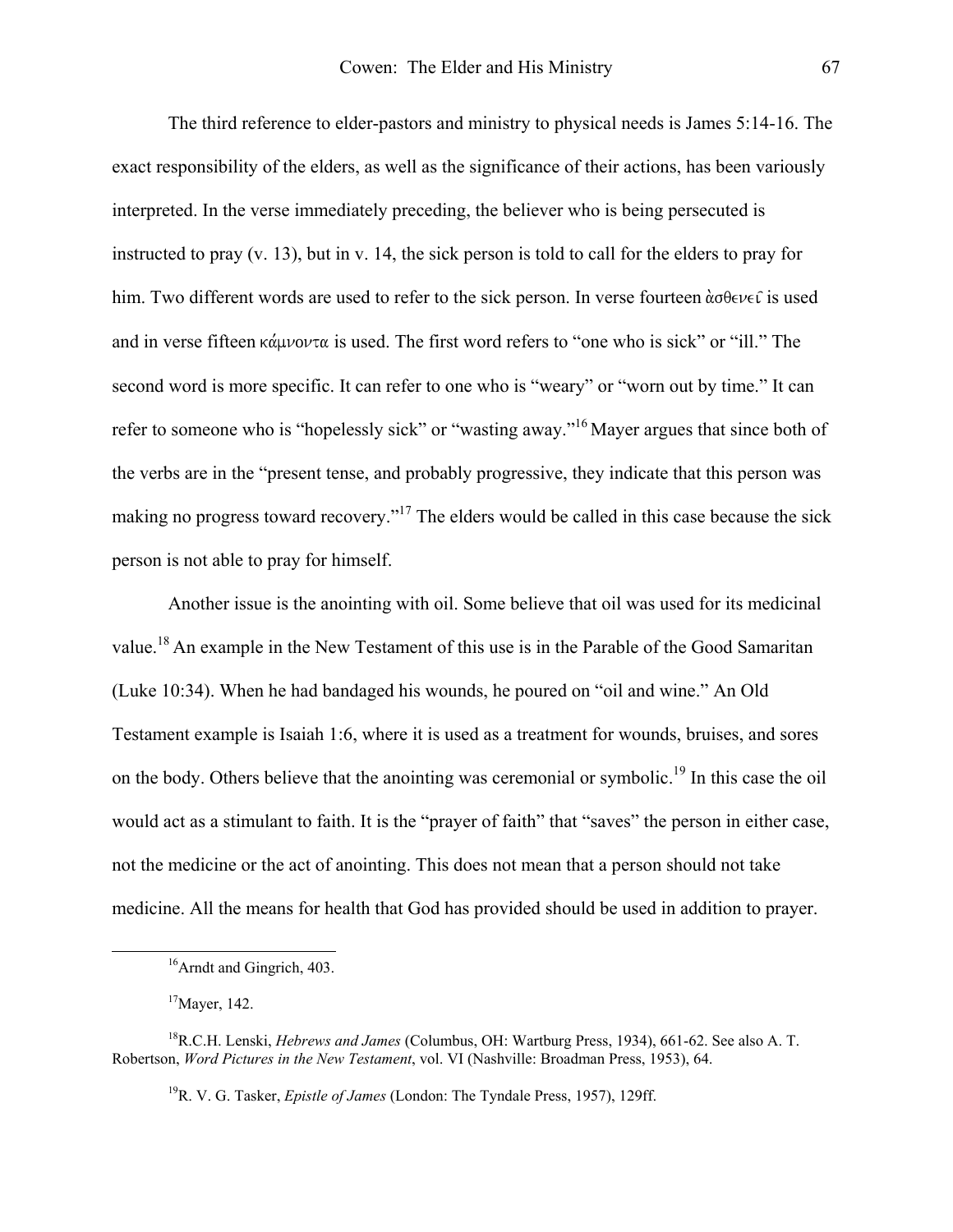For instance, in Isaiah 38:21, when King Hezekiah prayed for God to extend his life (38:2), he was instructed by Isaiah to apply a "poultice on the boil" and he would recover (see also Mark 6:12-13 and 1 Tim. 5:23).

There is one more possible way to interpret this passage. Verse 15 adds that there is a possibility that the sick person has "committed sins."2[0](#page-12-0) If this be the case, then confession is necessary before one prays for healing. In the final analysis it is God who decides.

However, as one looks at the interpretation of these verses, one thing is clear. Elderpastors have the responsibility for praying for the sick when they are called upon to do so. There is no mention here that a gift of healing is necessary. In fact, there is no mention in the New Testament of elders being required to have any particular gift except the gift of teaching. They minister and pray because they are the spiritual leaders of the church. Neither does this mean that other believers are exempt from praying for the sick just because they are not pastors. The only requirement in James 5 for prayer to be acceptable to God is that it must come from a "righteous" person.

The other ministries that a pastor undertakes (such as witnessing in the community, helping those with various kinds of needs) he performs not because they are specific ministries assigned to him by Scripture, but because these things are commanded for all Christians.<sup>21</sup> He does them in obedience to the Lord and as an example to other believers. He cannot expect his congregation to be faithful in witnessing if they do not see him being faithful to share the gospel.

<span id="page-12-0"></span><sup>&</sup>lt;sup>20</sup>The use of the subjunctive shows that it is possible that his sickness is a result of sin, but it does not say that all sickness is because of sin. Whether healing occurs must be according to His will (1 John 5:14). It is impossible for human beings to manipulate the will of God.

<span id="page-12-1"></span><sup>&</sup>lt;sup>21</sup>Timothy was not an evangelist, but he was told to "do the work of an evangelist" (2 Tim. 4:5). The Great Commission (Matt. 28:19-20) is for all believers.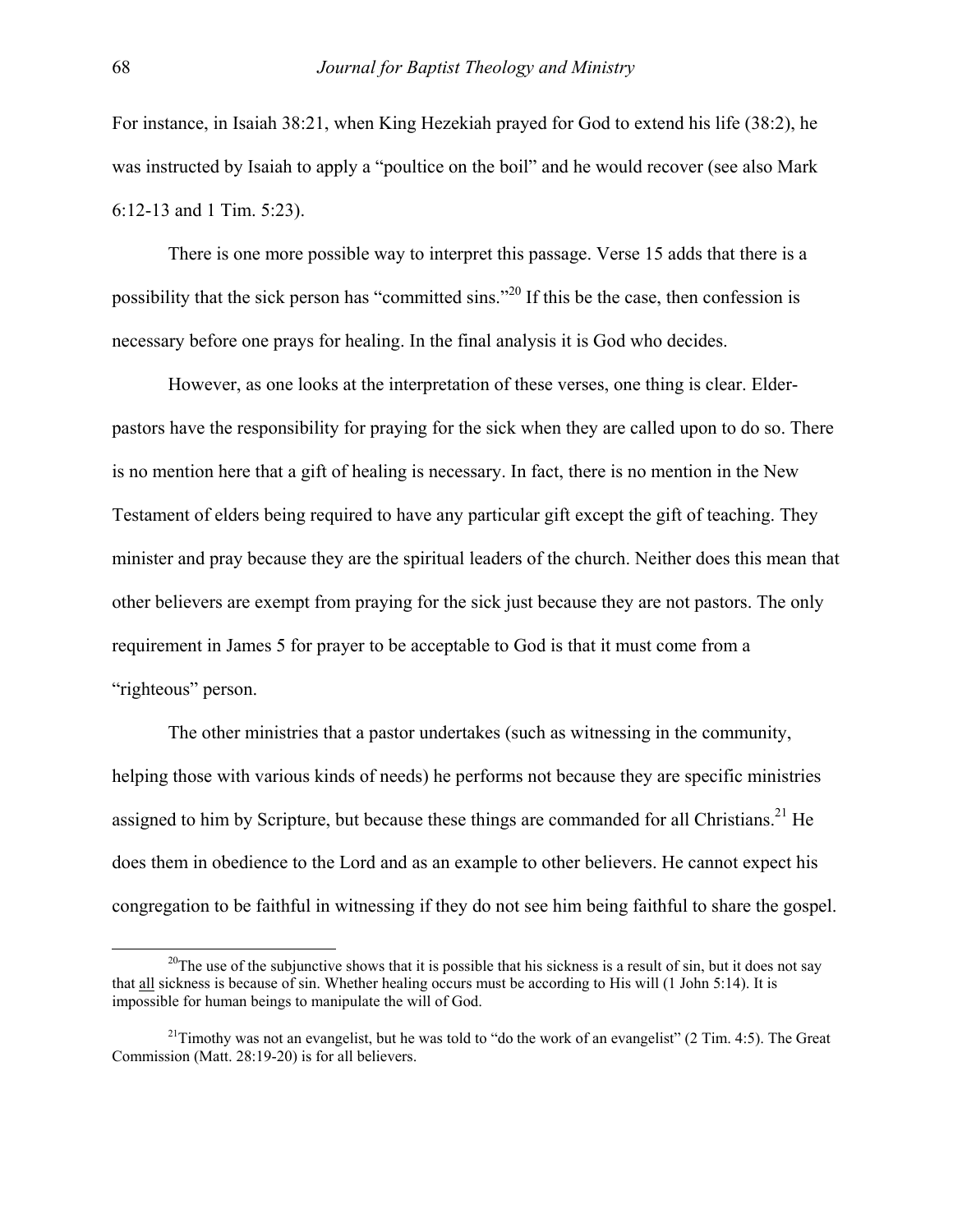By example and by word he should teach them to do the same. If he has no concern for the needy, it will not be a priority in the ministry of the church either.

In summary, the primary pastoral duty in the elder-pastor's role is to protect the flock from false teaching. As Hebrews 13:17 says, "They watch out for your souls, as those who must give account." In addition, the pastor is to pray for the sick, especially those with serious problems when called upon, and he is to be generous and lead the church in helping those with basic physical needs.

### **Administrative Duties**

The last of the basic functions of the pastor-elder is that of "overseeing."<sup>22</sup> Mayer includes overseeing with shepherding. However, these two terms are not entirely parallel. The word επίσκοπος means "bishop" or "overseer." A shepherd does "oversee" a flock of sheep. This could include all the functions of guiding, feeding, protecting, and care taking. Today, however, to many in the church "shepherding" has a different connotation than "overseeing." Shepherding is connected primarily with taking care of the physical needs of the church such as visiting the sick, comforting the bereaved, etc. Overseeing would be primarily associated with "guiding" and "supervising" the work of the church.

Some argue that the term "bishop" is only descriptive of the function of the pastor-elder; it is not an official title.<sup>23</sup> While it is descriptive of the pastor's role, it is used as a title too. In Philippians 1:1 Paul addresses the "bishops and deacons." The qualifications for the "position of a bishop" are given in 1 Timothy 3:1-7. Support for this use of  $\epsilon \pi$  ( $\epsilon \sigma \sigma$ ) is found in the Greek

<span id="page-13-0"></span> <sup>22</sup>Harvey E. Dana, *Manual of Ecclesiology* (Kansas City: Central Seminary Press, 1994), 254-55. Dana argues all other functions of the elder derive from this one. He says, "The chief function of this official was administrative . . . He might sometimes 'labor in the Word and in teaching.'"

<span id="page-13-1"></span><sup>23</sup>Fenton John Anthony Hort, *The Christian Ecclesia* (London: MacMillan and Co., 1914), 212.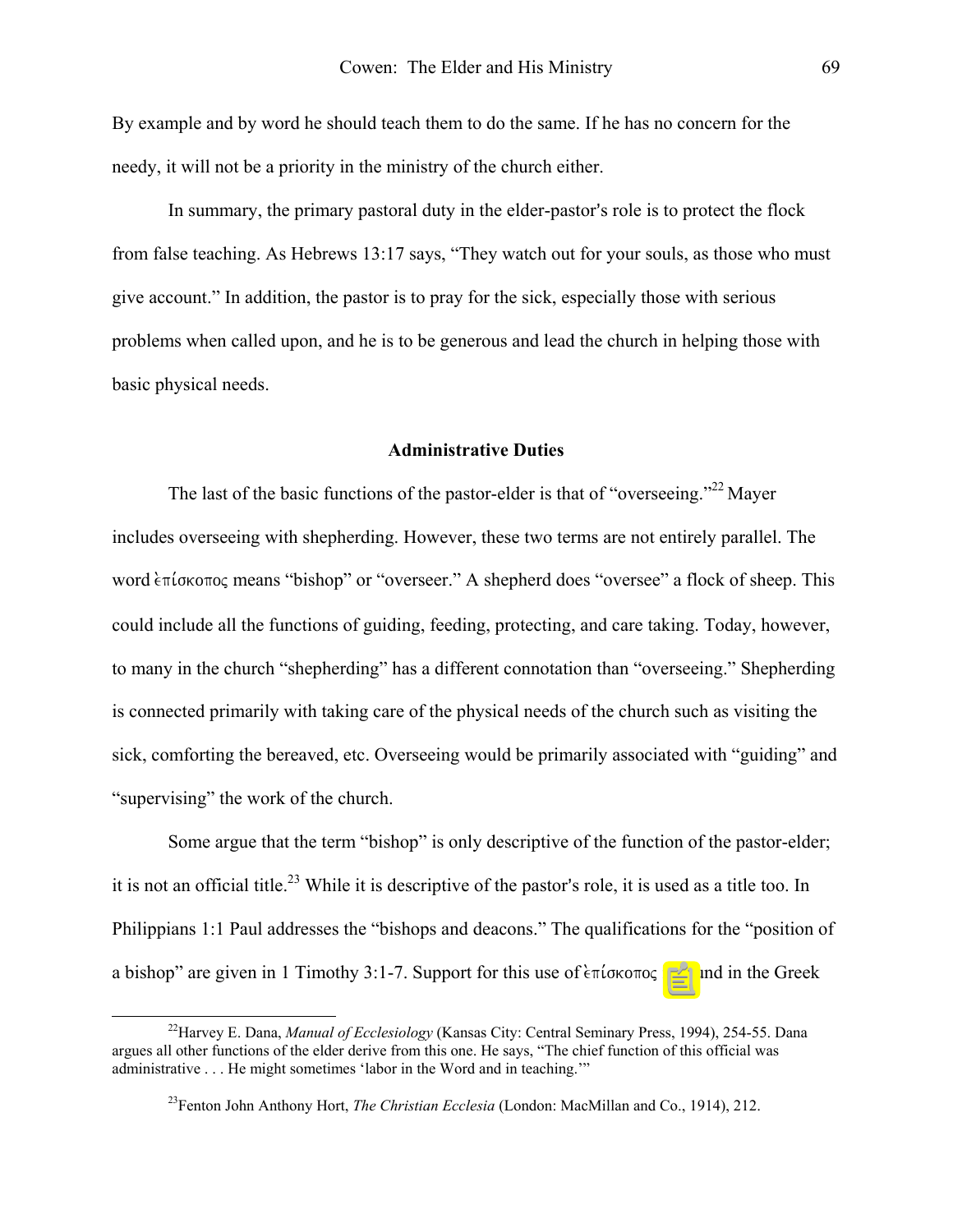papyri of pre-Christian times and later. In Rhodes, for example, members of the city council were called "bishops." The officials of the temple there were also called "bishops."<sup>24</sup> In the writings of Philo, Moses is referred to as a "bishop" also.<sup>25</sup> Arndt says that an  $\epsilon \pi i \sigma \kappa \sigma \sigma o \varsigma$  is one who has a "definite function or a fixed office within a group."<sup>26</sup> He is a superintendent or guardian.

In this context of the church, the question is, what does he superintend and what does he guard? As pastor (bishop) he is the chief officer in the church. Overseeing implies that he has administrative responsibility for the entire operation of the church. He is not responsible for doing all the work, but for seeing that it is done and done properly. As someone has observed, sheep are not independent travelers. It is his responsibility to guard them from false doctrine: to keep them from going astray, and keep them going in the right direction. In order to perform this task, he must have the authority from God to do it. He is not, however, to lead the flock by fiat, but being an example to the flock.

A second word describes the administrative function of the pastor-elder. In Titus 1:7 he is described as "God's steward." By the very nature of the office he is to manage the things of God. The word used here is  $\delta \omega \omega \omega$ . In Luke 12:42 and 16:1-8 it refers to the manager of an estate. He was a servant who supervised the other servants. Because of his position he was held responsible for his master's business. Paul uses this term to refer to himself in 1 Corinthians 4:1-2. Paul and the other ministers who had been there (Peter and Apollos, 1

 $\overline{a}$ 

<sup>24</sup>James Hope Moulton and George Milligan, *The Vocabulary of the Greek Testament* (Grand Rapids: William. B. Eerdmans Publishing Company, 1982), 244.

<span id="page-14-1"></span><span id="page-14-0"></span> $^{25}$ Kittel, II, 615.

<span id="page-14-2"></span> $^{26}$ Arndt and Gingrich, 299.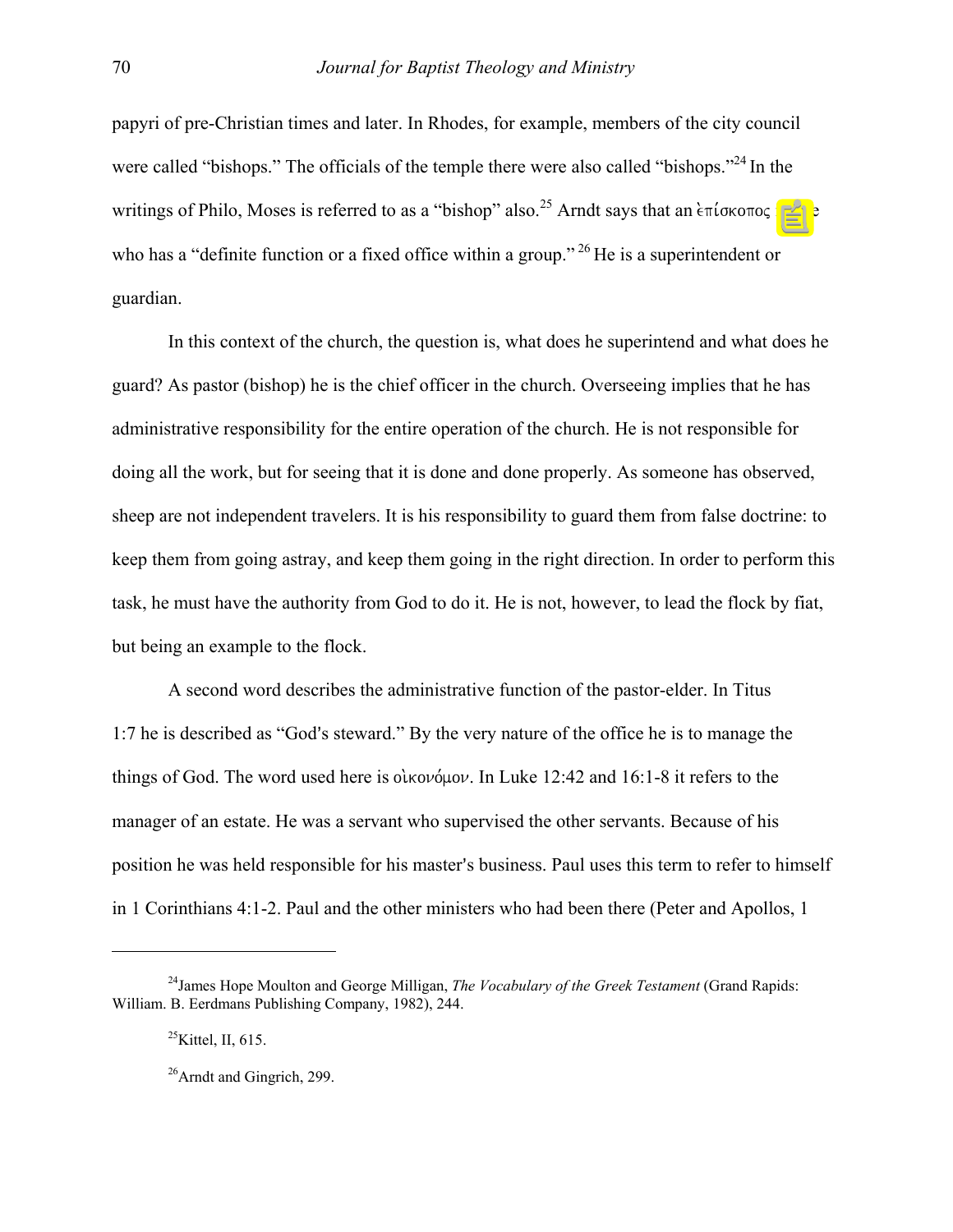Cor. 3:22; Sosthenes, 1:1), were "stewards of the mysteries of God." The "mysteries" of God refers to those things revealed which were once secret, but have now been revealed to the church (Eph. 3:3-5). His job in regard to the "mysteries" was to safeguard the message by passing it on clearly and completely to the church. The steward will be judged by only one criterion faithfulness (1 Cor. 4:2).

The use of the word "steward" has two different emphases in the New Testament. The steward is to safeguard the message to see that it is passed on and not corrupted. Second, he is to oversee the work of the other servants and give an account to the master.

The third term which is associated with the administrative duties of the pastor-elder is προιστεμι, which is usually translated "rule" in the King James Version. In secular Greek literature, it can refer to one who "presides over a meeting." It is used to refer to the head of a guild (a group of craftsmen) or to the "head man of a village."<sup>27</sup> It literally means to "stand" before" or "put before." In reference to groups like a church, it would mean to "preside," "rule," or "govern."  $^{28}$  Arndt adds that the word means "be at the head (of), rule, direct."  $^{29}$  $^{29}$  $^{29}$ 

In the New Testament,  $\pi \rho o \sigma \tau \in \mu$  is used eight times. Six of these uses refer in some way to the duties of church leaders. One of the qualifications for the position of bishop given in 1 Timothy 3:4 is the ability to "rule his own house well." He must show his ability to govern, administrate, and lead his own household. If there are problems there, if he does not show his leadership ability in the home, how will he be able to "take care of" the church of God? Notice the connection between "ruling" or "leading" and ""taking care of." It shows that there should be

<span id="page-15-1"></span> $^{28}$ Ibid.

<span id="page-15-0"></span> $27$ Moulton and Milligan, 541.

<span id="page-15-2"></span> $^{29}$ Arndt and Gingrich, 713-14.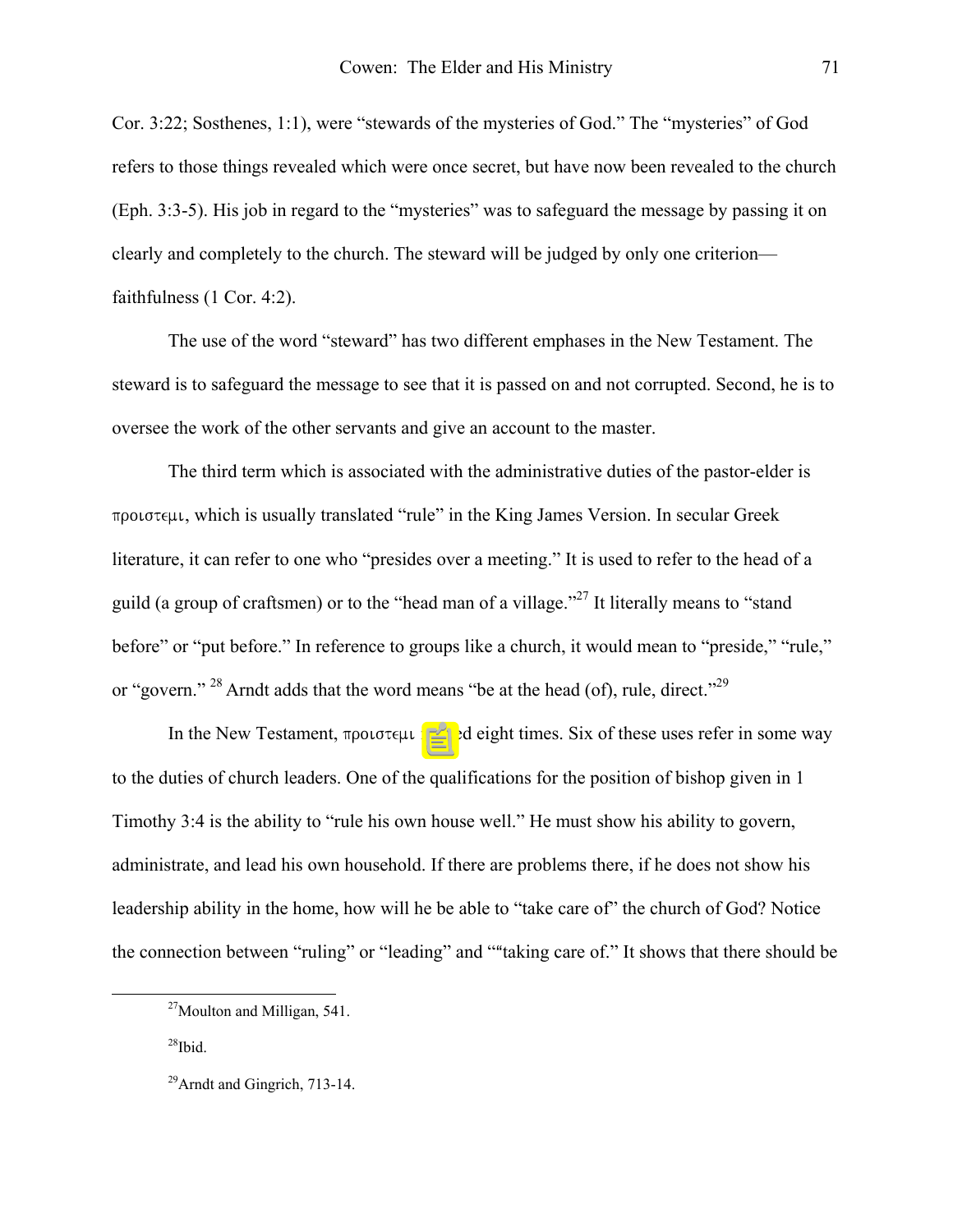a nurturing relationship between the pastor and the flock. The same word is used to describe the qualifications of a deacon also. It says the candidates for deacons must "rule" (govern, lead) their "children and their own houses well." The proving ground for church leaders is the home.

Later in 1 Timothy 5:17, there are directions to the church about the treatment and reward of elders. Ruling (governing, leading) "well" is connected with "laboring" (working hard) in the word and teaching. Ruling or leading well cannot be separated from "laboring." Teaching effectiveness is increased by working at it. Knowledge of the word is not gained by osmosis, but by diligent study. Without knowledge of the word one cannot rule well. Effectiveness at teaching is also increased by the personal example of being faithful at one's job day by day. Such devotion to the task does not go unnoticed by God or men.

First Thessalonians 5:12 discusses how the congregation should treat its leaders. They should "get to know" them (v. 12) and "esteem" them (v. 13). In particular they should respect those who: (1) "work hard among you," (2) "stand in front of you" (lead), and (3) "admonish you." This last word literally means "putting sense into the heads of people."3[0](#page-16-0) In other words they are to follow leaders who teach, lead the way, and work hard. This verse pictures a leader who rules, but not by coercion, but by persuasion and example.

There is one other use of  $\pi \rho \omega \sigma \tau \epsilon \mu \nu$  in the New Testament. In Paul's list of spiritual gifts in Romans 12, there is a word to those who rule (lead). Those who lead do so because they are gifted by God to do so. It is God's choice, not ours. Being called of God to be a pastor-elder involves the recognition of gifts given to the individual by God's grace  $(v, 6)$ . Sometimes a person has gifts that may have remained dormant for years because he has not surrendered himself to Christ and allowed them to be used. The one who has the gift is commanded to lead

<span id="page-16-0"></span> <sup>30</sup>Robertson, 36.